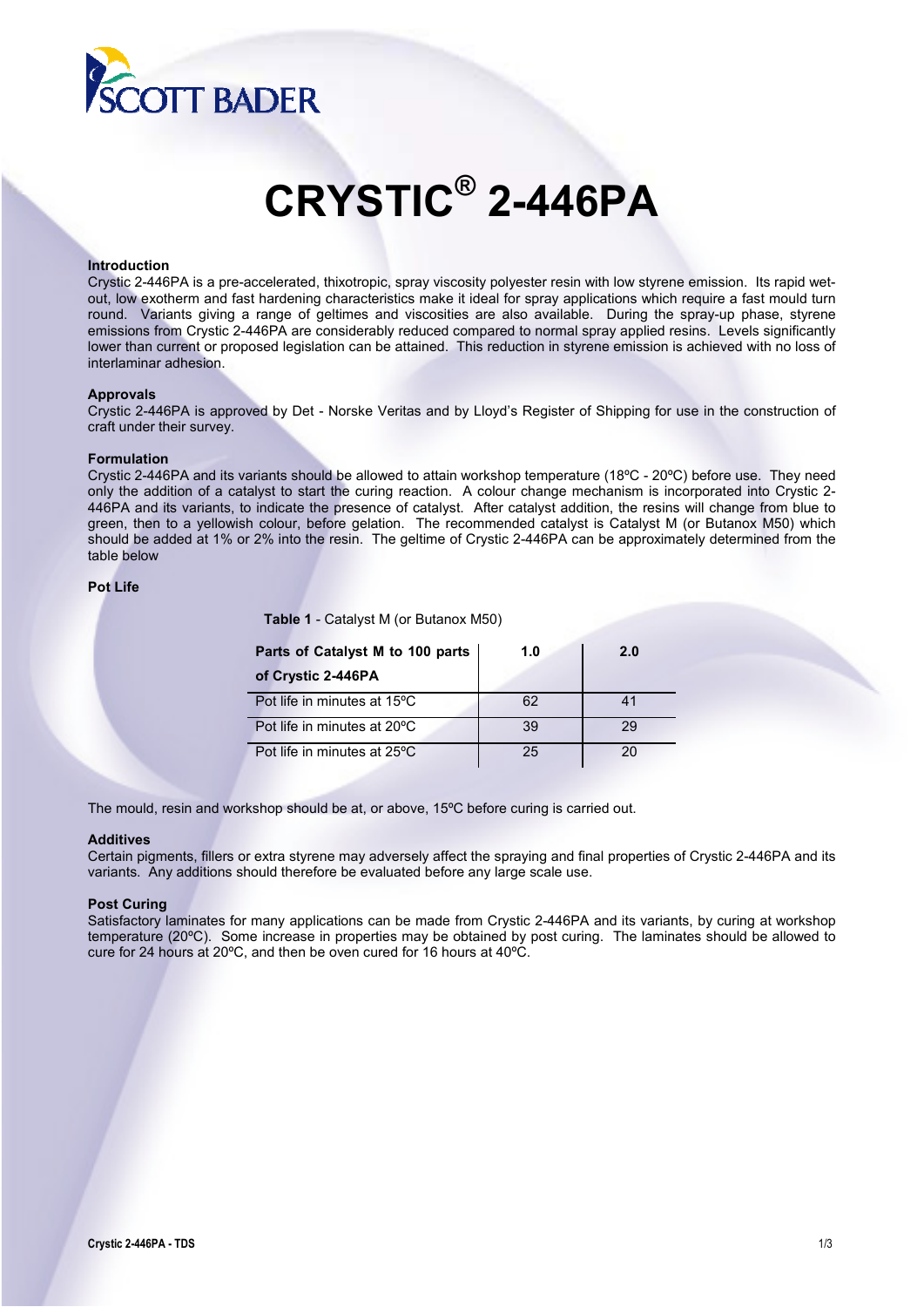# **Typical Properties**

The following tables give typical properties of Crystics 2-446PA and its variants when tested in accordance with BS 2782.

| <b>Property</b>          |          |               |               |               | <b>Liquid Resin</b> |               |
|--------------------------|----------|---------------|---------------|---------------|---------------------|---------------|
|                          |          | Crystic       | Crystic       | Crystic       | Crystic             | Crystic       |
|                          |          | 2-446PA       | 2-446PALV     | 2-446MPALV    | 2-446SPALV          | 2-446HPALV    |
| Viscosity at 25°C        |          |               |               |               |                     |               |
| Ferranti shear rate      | poise    | 4.0           | 3.0           | 3.0           | 3.0                 | 3.0           |
| $37.35$ sec <sup>1</sup> |          |               |               |               |                     |               |
| Ferranti shear rate      | poise    | 2.2           | 1.7           | 1.7           | 1.7                 | 1.7           |
| $4.500 \text{ sec}^1$    |          |               |               |               |                     |               |
| Specific Gravity at 25°C |          | 1.10          | 1.10          | 1.10          | 1.10                | 1.10          |
| <b>Acid Value</b>        | mg KOH/g | 17            | 23            | 23            | 16                  | 23            |
| <b>Volatile Content</b>  | $\%$     | 41            | 42            | 42            | 43                  | 42            |
| Appearance               |          | <b>Bluish</b> | <b>Bluish</b> | <b>Bluish</b> | <b>Bluish</b>       | <b>Bluish</b> |
| Stability at 20°C        | months   | 3             | 3             | 3             | 3                   | 3             |
| Geltime at 25°C using    |          |               |               |               |                     |               |
| Resin 100 pbw            | minutes  | 25            | 25            | 42            | 18                  | 42            |
| Catalyst M I pbw         |          |               |               |               |                     |               |

| <b>Property</b>                                    |            | <b>Fully Cured* Resin</b><br>(unfilled casting) |
|----------------------------------------------------|------------|-------------------------------------------------|
| Barcol Hardness (Model GYZJ 934-1)                 |            | 42                                              |
| Deflection Temperature under load † (1.80)<br>MPa) | °C         | 67                                              |
| Water Absorption 24 hours at 23°C                  | mg         | 15                                              |
| <b>Tensile Strength</b>                            | <b>MPa</b> | 50                                              |
| <b>Tensile Modulus</b>                             | <b>MPa</b> | 3800                                            |
| Elongation at Break                                | $\%$       | 1.5                                             |
| Specific Gravity at 25°C                           |            | 1.20                                            |
| <b>Volumetric Shrinkage</b>                        | $\%$       | 8.3                                             |

\* Curing Schedule - 24 hrs at 20ºC, 3 hrs at 80ºC † Curing Schedule - 24 hrs at 20ºC, 5 hrs at 80ºC, 3 hrs at 120ºC

| <b>Property</b>          |      | C.S.M** Laminate |
|--------------------------|------|------------------|
| <b>Glass Content</b>     | $\%$ | 28               |
| <b>Tensile Strength</b>  | MPa  | 98               |
| <b>Tensile Modulus</b>   | MPa  | 7600             |
| Elongation at Break      | $\%$ | 1.7              |
| <b>Flexural Strength</b> | MPa  | 190              |
| <b>Flexural Modulus</b>  | MPa  | 7400             |

 $**$  Made with 4 layers  $450$ g/m<sup>2</sup> PB CSM Curing schedule - 24hrs at 20ºC, 16hrs at 40ºC